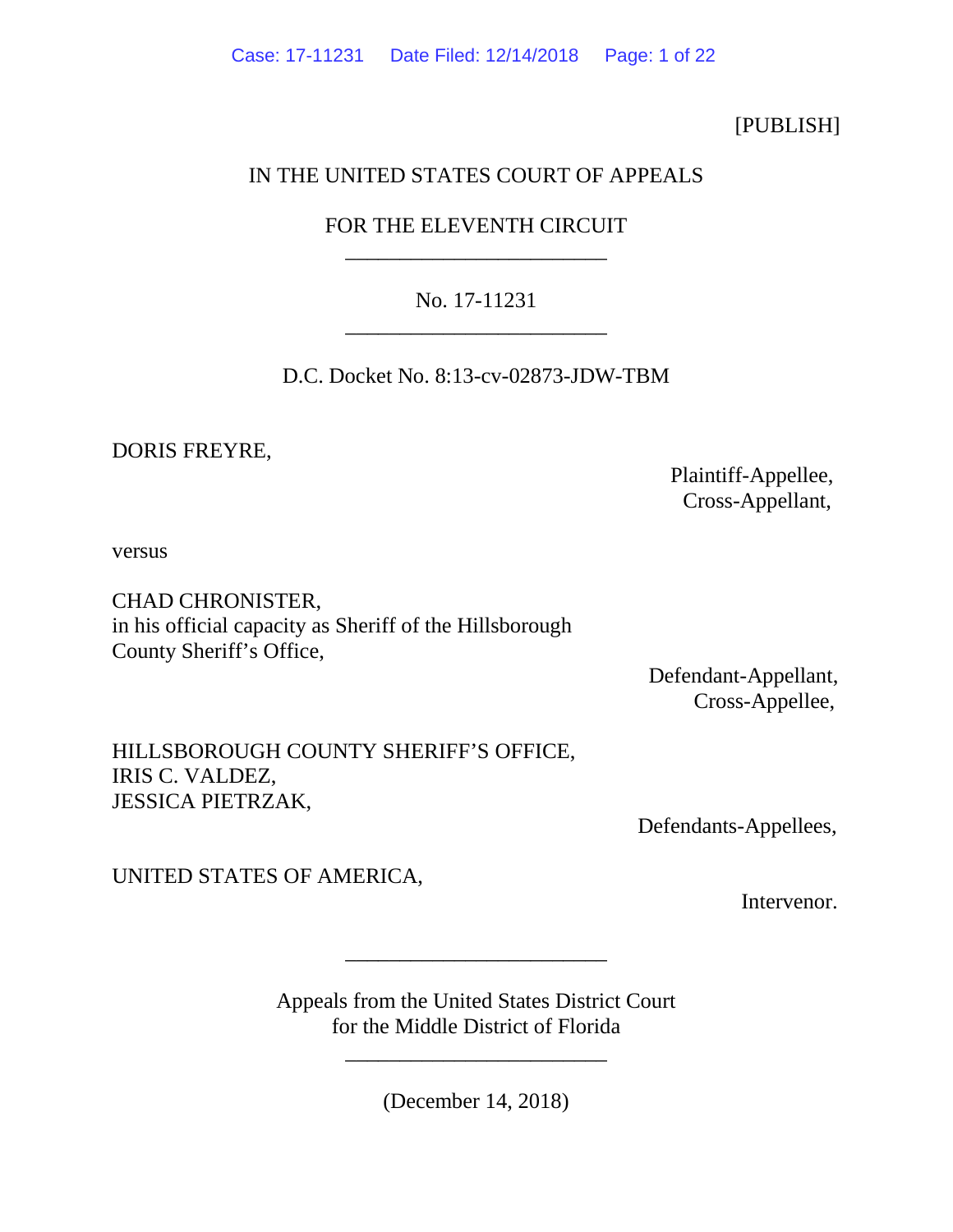Before TJOFLAT, MARCUS and NEWSOM, Circuit Judges.

TJOFLAT, Circuit Judge:

This interlocutory appeal asks us to determine whether the Hillsborough County Sheriff's Office ("HCSO"), in conducting child-protective investigations under a grant agreement with the Florida Department of Children and Families ("DCF"), acts as an arm of the state entitled to Eleventh Amendment immunity. The District Court held that HCSO was not an arm of the state and, for the reasons explained below, we affirm.

I.

In 1998, the Florida Legislature required DCF to transfer all responsibility for child-protective investigations in certain counties to the county sheriff. Fla. Stat. § 39.3065(1). As to the remaining counties, including Hillsborough County, the Legislature gave DCF the option to transfer DCF's responsibility for childprotective investigations to the county sheriff under grant agreements. *Id.* § 39.3065(3)(a). The Legislature specified certain minimum requirements that grantee sheriff's offices must meet: for example, sheriffs must "operate, at a minimum, in accordance with the performance standards and outcome measures established by the Legislature for protective investigations conducted by the Department of Children and Families." *Id.* § 39.3065(3)(b). The Legislature also specified other requirements for these grant agreements pertaining to appropriation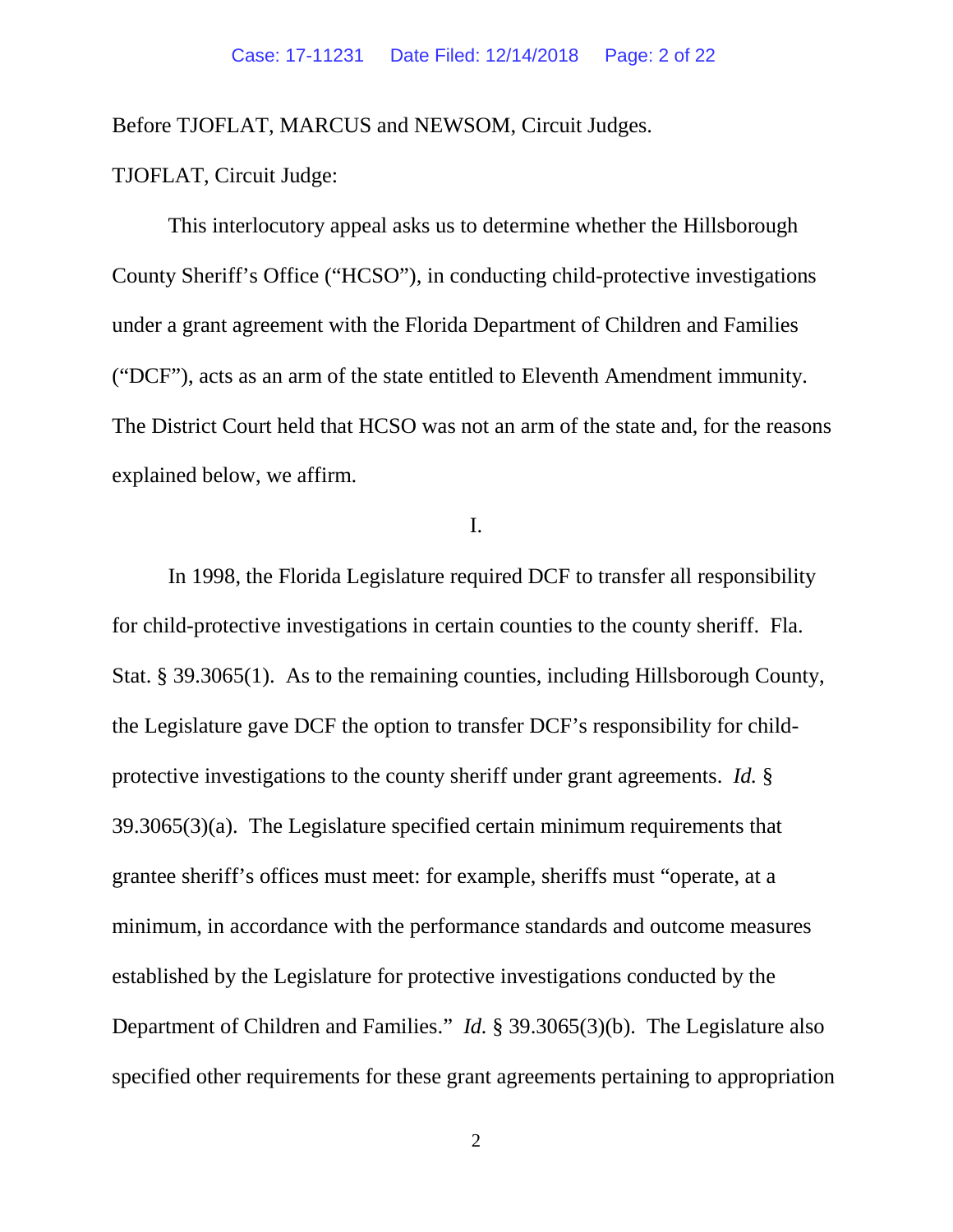and segregation of funds, reporting, and program evaluation. *Id.* §§ 39.3065(3)(b)- (d).

On July 1, 2006, HCSO assumed responsibility for child-protective investigation in Hillsborough County accepted by DCF's Abuse Hotline. HCSO conducts these investigations pursuant to a grant agreement ("Grant Agreement"), the details of which we explain, where relevant, below.

On March 16, 2011, DCF received a call on its Abuse Hotline alleging that Doris Freyre had neglected her disabled child, MAF. HCSO, through childprotective investigators Jessica Pietrzak and Iris Valdez and under Sheriff David Gee's supervision, conducted an investigation that ended in the removal of MAF from Freyre's care. At a shelter hearing in state court, the judge agreed with HCSO that there was probable cause to remove MAF from Freyre's care but asked whether, instead of permanent removal, 24-hour home health care services could be obtained. The state was unable to secure those services, and MAF was temporarily hospitalized at Tampa General Hospital.

Unable to find a local, long-term placement that would meet MAF's needs, HCSO then sought to transfer MAF from Tampa General Hospital to a skilled nursing facility in Miami. Freyre was informed of the transfer and refused to consent. Freyre maintains that her father filed and served the state Attorney General's Office with a *pro se* petition on her behalf requesting an emergency

3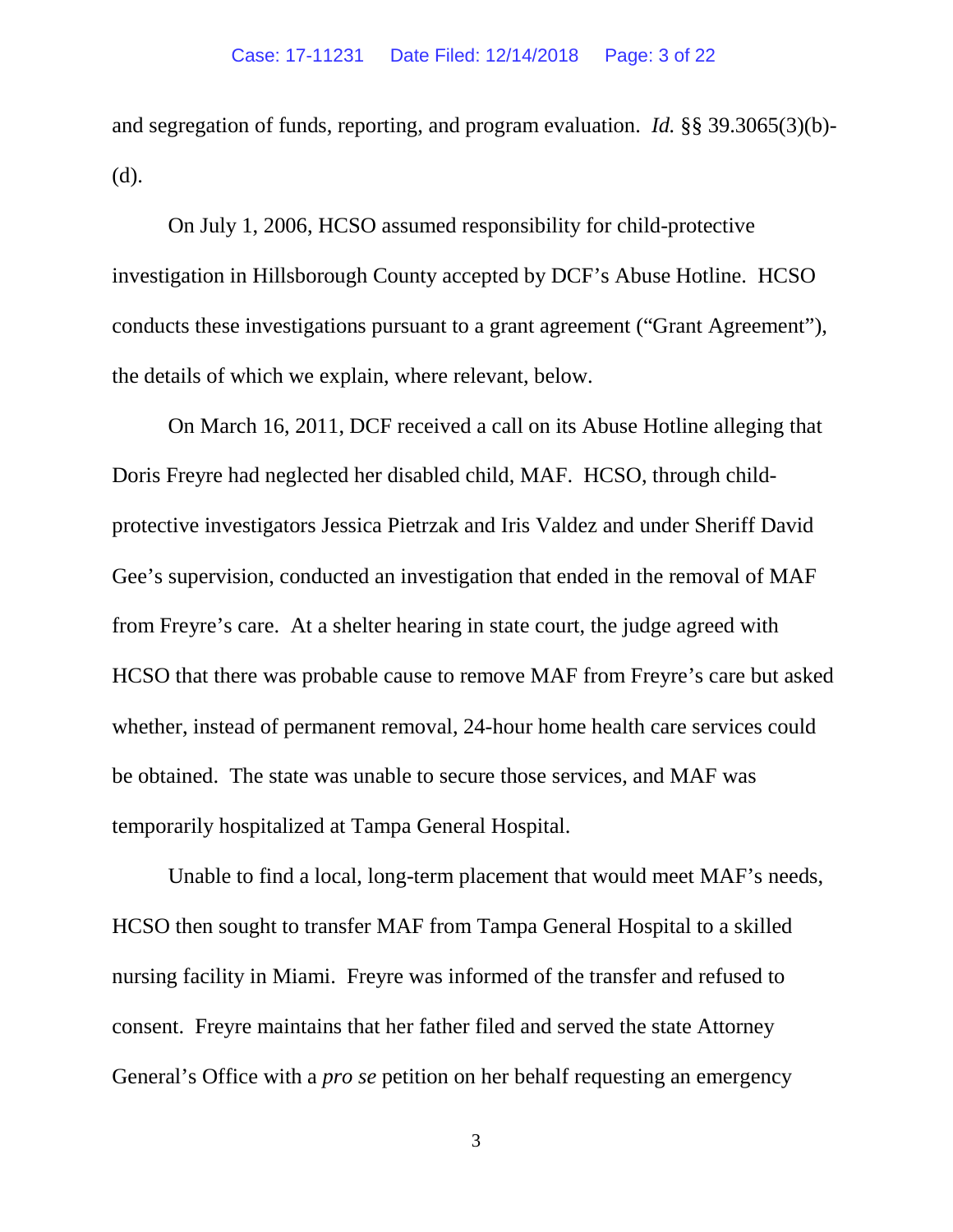#### Case: 17-11231 Date Filed: 12/14/2018 Page: 4 of 22

hearing in state court. The document was filed with the court, but Freyre was unable to prove that the state office was served, and HSCO contends that none of its personnel saw this petition. In any event, MAF was transported to the nursing facility in Miami without a hearing, and died shortly thereafter.

In November 2013, Freyre brought this action against HCSO, the State of Florida, Sheriff David Gee, Jessica Pietrzak, Iris Valdez, and other individuals and entities associated with MAF's removal and transfer. In her complaint, she asserted claims under the Americans with Disabilities Act ("ADA"), the Rehabilitation Act, and 42 U.S.C. § 1983 for infringement of her rights under the Fourteenth Amendment. A number of these defendants settled out, and in March 2017 the District Court granted Pietrzak's and Valdez's motions for summary judgment as well as HCSO's motion for summary judgment with respect to all of Freyre's claims except her associational ADA claim. The District Court denied HCSO Eleventh Amendment immunity, and HCSO lodged this interlocutory appeal two days later. Freyre then cross appealed the District Court's grant of summary judgment on her individual ADA, Rehabilitation Act, and § 1983 claims.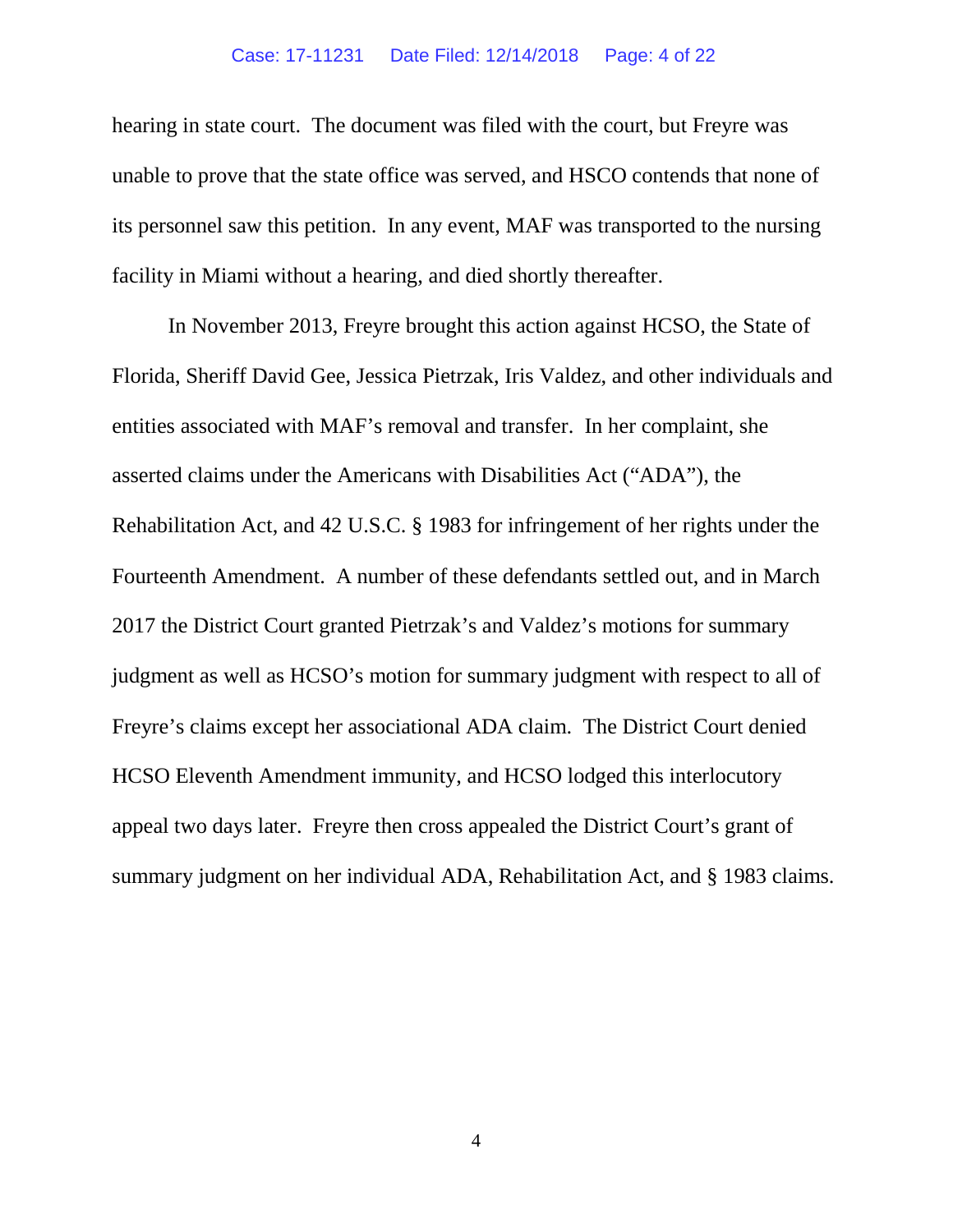II.

As an initial matter, we must determine which issues in this case we have jurisdiction over. Sheriff Chronister<sup>[1](#page-4-0)</sup> raises two issues on interlocutory appeal: (1) whether the District Court erred in concluding that HCSO was not entitled to Eleventh Amendment immunity; and (2) whether the District Court erred in denying HCSO summary judgment on Freyre's associational ADA claim. In addition, Freyre as cross-appellant raises two issues: (1) whether the District Court erred in granting Valdez-Corey's and Pietrzak's motions for summary judgment; and (2) whether the District Court erred in granting HCSO's motion for summary judgment on Freyre's individual ADA, Rehabilitation Act, and § 1983 claims. Although we unquestionably have jurisdiction under the collateral order doctrine to review the question of Eleventh Amendment immunity, we decline to exercise pendent appellate jurisdiction over the parties' remaining issues.

### A.

Generally speaking, our Court may only hear appeals from a district court's final order. 28 U.S.C. § 1291. "A final order is one that ends the litigation on the merits and leaves nothing for the court to do but execute its judgment." *World Fuel Corp. v. Geithner*, 568 F.3d 1345, 1348 (11th Cir. 2009) (quoting *Crawford* 

<span id="page-4-0"></span><sup>&</sup>lt;sup>1</sup> Freyre filed this civil action against Sheriff David Gee in his official capacity as Sheriff of the Hillsborough County Sheriff's Office. Chad Chronister, Gee's successor, was later substituted as the named defendant for Freyre's official-capacity claim.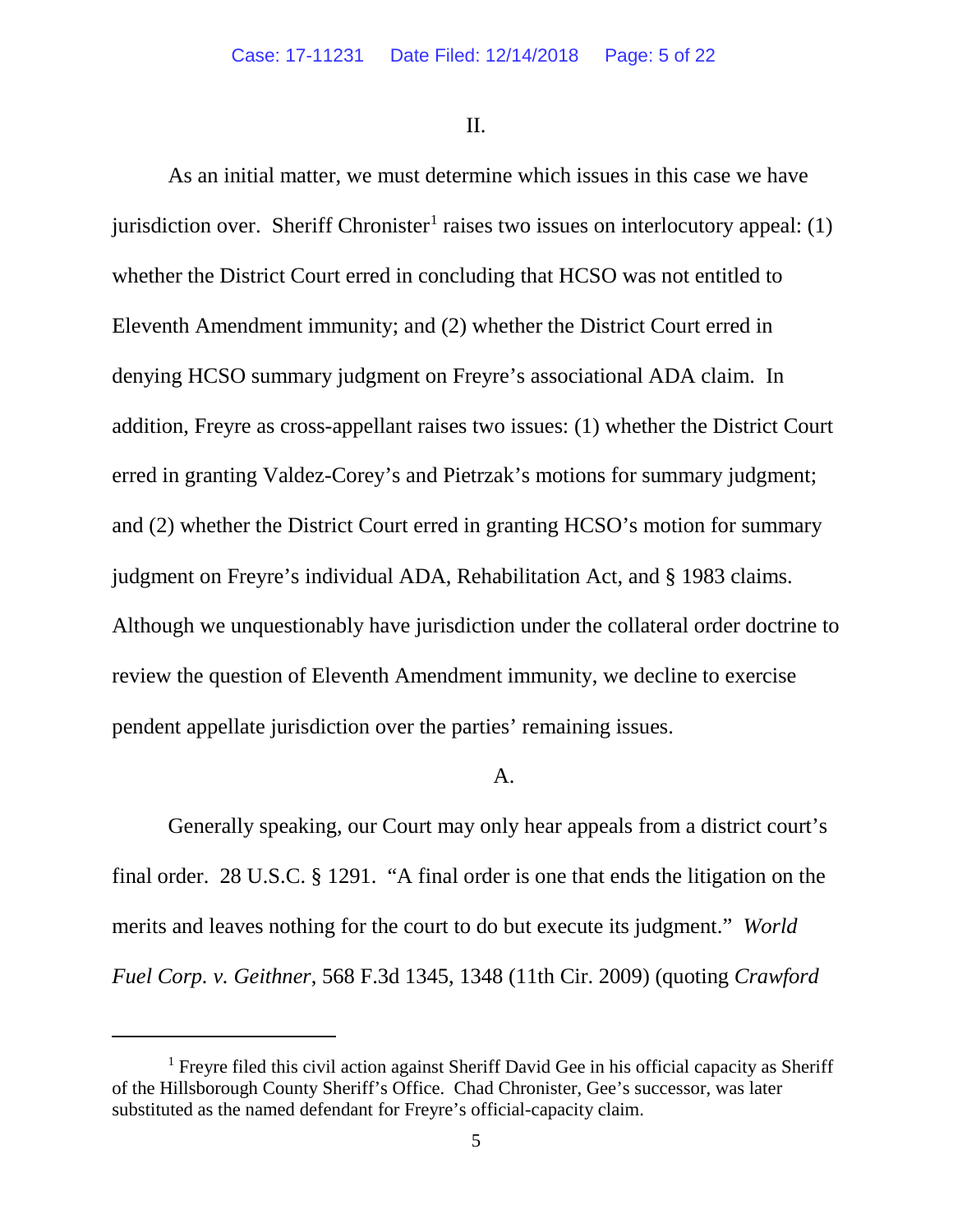*& Co. v. Apfel*, 235 F.3d 1298, 1302 (11th Cir. 2000)). An order that disposes of fewer than all the claims of all the parties is not final and appealable unless the district court certifies the order for immediate review under Federal Rule of Civil Procedure 54(b). *Supreme Fuels Trading FZE v. Sargeant*, 689 F.3d 1244, 1245– 46 (11th Cir. 2012) (per curiam). Similarly, an order that contemplates further substantive proceedings in a case is not final and appealable. *Broussard v.*  Lippman, 643 F.[2](#page-5-0)d 1131, 1133 (5th Cir. 1981).<sup>2</sup> We refer to this as the final judgment rule.

Like many legal rules, the final judgment rule is subject to exceptions. One such exception is the collateral order doctrine articulated by the Supreme Court in *Cohen v. Beneficial Industrial Loan Corp.*, 337 U.S. 541, 69 S. Ct. 1221 (1949). Under *Cohen*, an otherwise nonappealable interlocutory order is appealable if it (1) "conclusively determine[s] [a] disputed question," (2) "resolve[s] an important issue completely separate from the merits of the action," and (3) "[is] effectively unreviewable on appeal from a final judgment." *Coopers & Lybrand v. Livesay*, 437 U.S. 463, 468, 98 S. Ct. 2454, 2458 (1978); *see also Plaintiff A v. Schair*, 744 F.3d 1247, 1252–54 (11th Cir. 2014) (explaining *Cohen*'s three-part test). Both the Supreme Court and this Circuit have held that an order denying a defendant

<span id="page-5-0"></span><sup>2</sup> In *Bonner v. City of Prichard*, 661 F.2d 1206, 1209 (11th Cir. 1981) (en banc), we adopted as binding precedent all Fifth Circuit decisions rendered before close of business on September 30, 1981.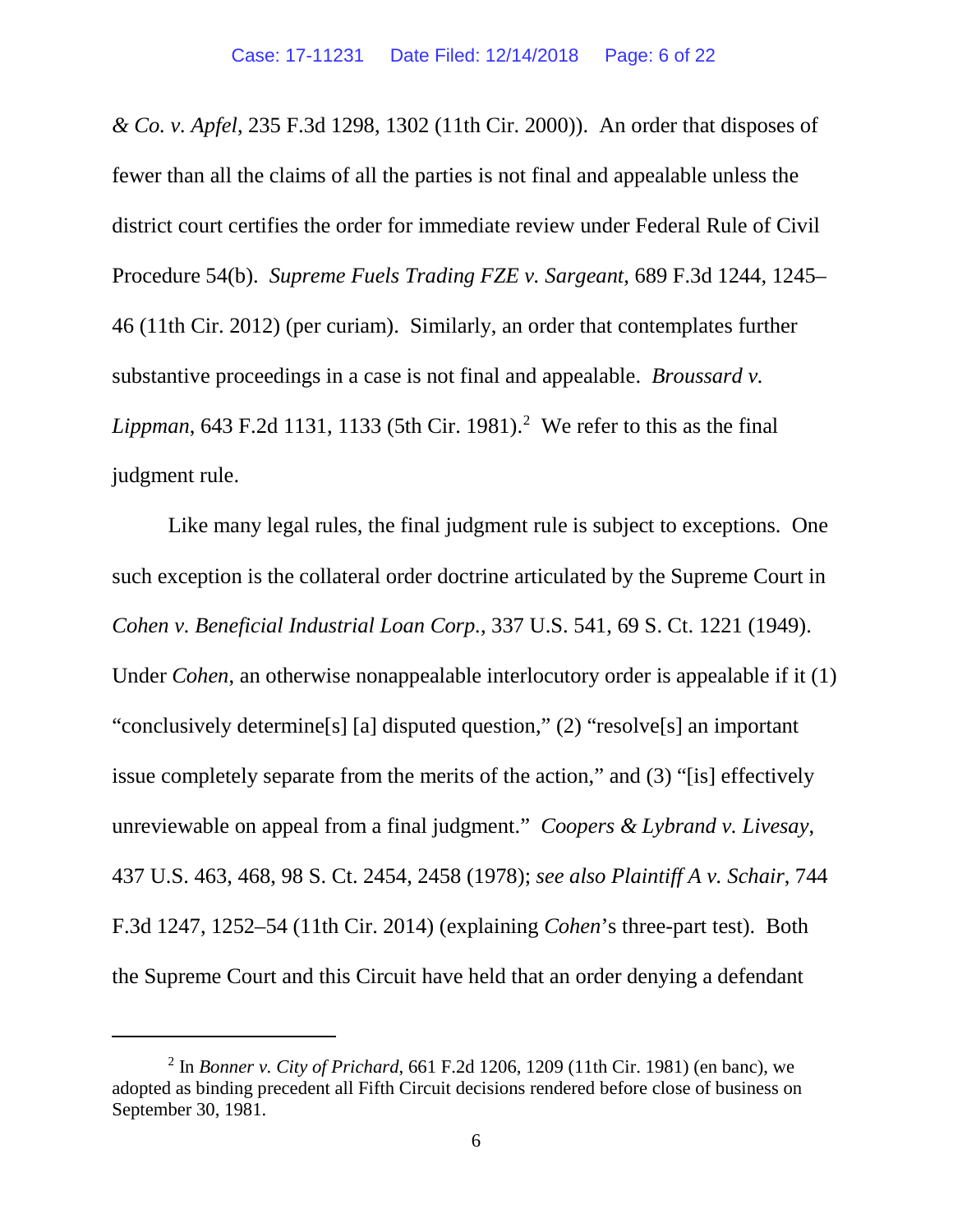#### Case: 17-11231 Date Filed: 12/14/2018 Page: 7 of 22

Eleventh Amendment immunity is a collateral order subject to immediate interlocutory appeal. *Puerto Rico Aqueduct & Sewer Auth. v. Metcalf & Eddy, Inc.*, 506 U.S. 139, 147, 113 S. Ct. 684, 689 (1993); *Black v. Wigington*, 811 F.3d 1259, 1270 (11th Cir. 2016); *Summit Med. Assocs. v. Pryor*, 180 F.3d 1326, 1334 (11th Cir. 1999). Accordingly, the District Court's denial of Eleventh Amendment immunity is properly before this Court.

But the same cannot be said of the other issues raised by the parties. For example, Sheriff Chronister argues that Freyre lacks standing to pursue her associational ADA claim because she "failed to show that she personally suffered exclusion, denial of benefits, or discrimination because of her association with MAF." Appellant's Br. at 31 (emphasis omitted). Even if he's right, that issue is unreviewable: in *Summit Medical Associates*, we held that "the question of standing does not fit within the collateral order doctrine." 180 F.3d at 1334. And it isn't difficult to see why: "[a]lthough a district court's standing determination conclusively resolves a disputed question and settles an important issue separate from the merits of the case, courts have recognized that the issue of standing is not effectively unreviewable on appeal from a final judgment." *Id*. In other words, standing satisfies the first two prongs of the *Cohen* test but fails the third.[3](#page-6-0)

<span id="page-6-0"></span><sup>&</sup>lt;sup>3</sup> Because Sheriff Chronister's challenge to Freyre's associational ADA standing is unreviewable under the collateral order doctrine, his challenge to her associational ADA claim on the merits is unreviewable *a fortiori*.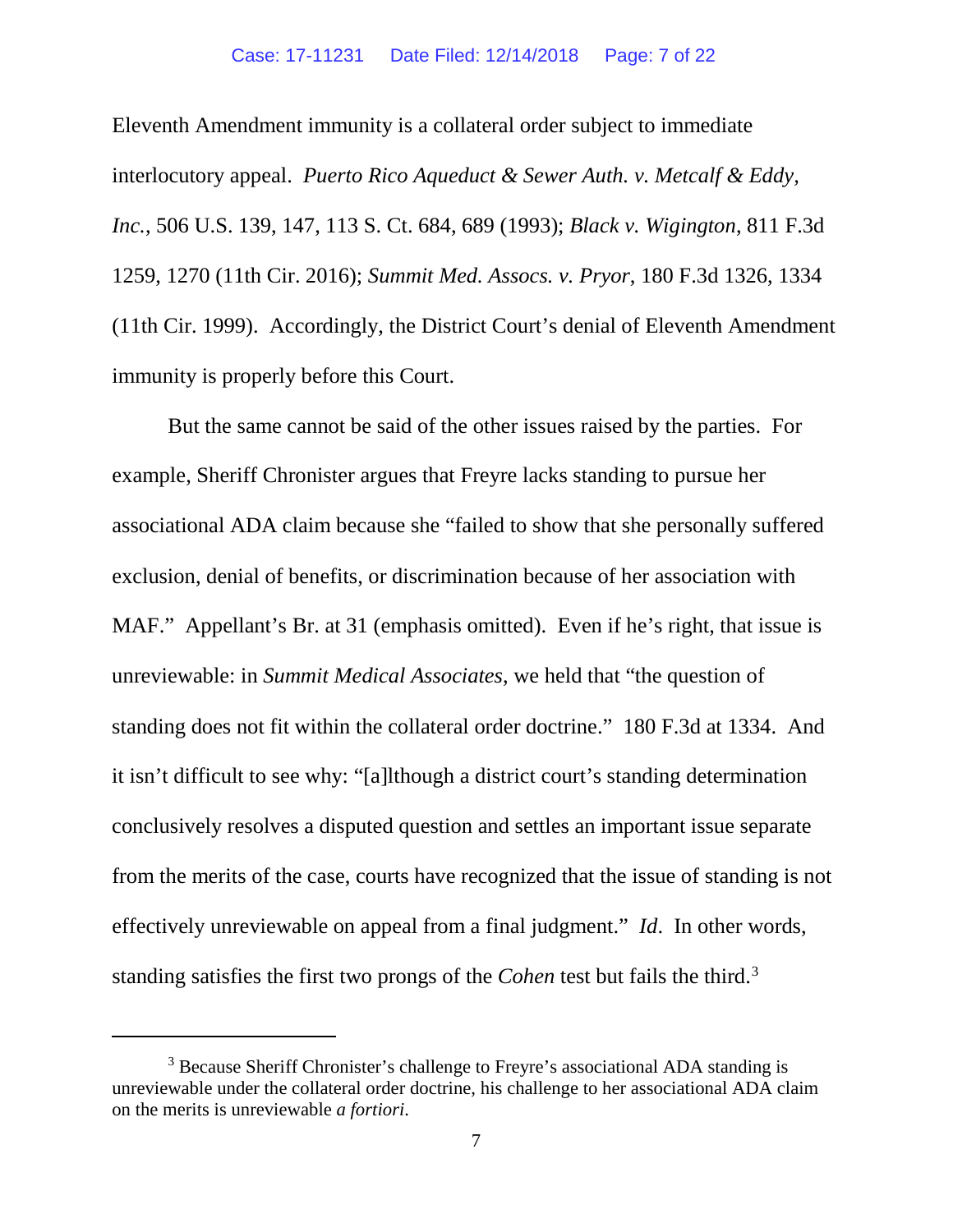What's true of standing is even truer of Freyre's claims as cross-appellant. The District Court's summary judgment order in favor of Valdez-Corey and Pietrzak "conclusively determine[d] [a] disputed question,"[4](#page-7-0) but it was not "an important issue completely separate from the merits"[5](#page-7-1) —indeed, it *was* the merits. And the District Court's grant of summary judgment is reviewable once all the claims in the case—including the claim pending against Sheriff Chronister—reach a final decision. *See Myers v. Sullivan*, 916 F.2d 659, 673 (11th Cir. 1990) ("[E]arlier interlocutory orders merge into the final judgment, and a party may appeal the latter to assert error in the earlier interlocutory order."). This reasoning likewise extends to Freyre's individual ADA, Rehabilitation Act, and § 1983 claims, and precludes us from exercising jurisdiction over them under the collateral order doctrine.

But that's not all there is to say about jurisdiction, for even if an interlocutory order is not appealable under the collateral order doctrine, we may exercise jurisdiction under the pendent appellate jurisdiction doctrine. Under this doctrine, we may address a nonappealable decision when it is "'inextricably intertwined' with the appealable decision or when 'review of the former decision [is] necessary to ensure meaningful review of the latter.'" *King v. Cessna Aircraft* 

<span id="page-7-0"></span><sup>4</sup> *Livesay*, 437 U.S. at 468, 98 S. Ct. at 2458.

<span id="page-7-1"></span><sup>5</sup> *Id.*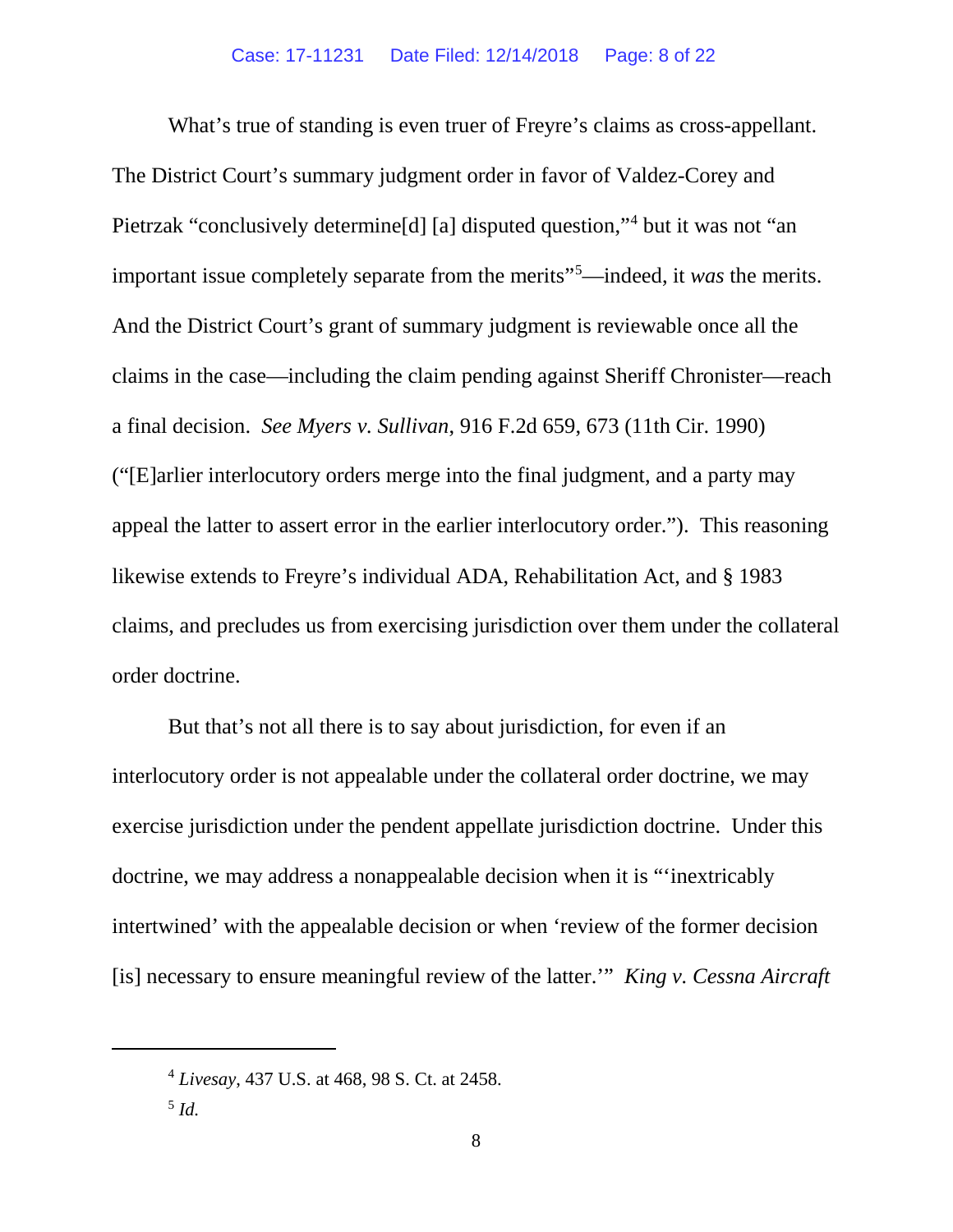*Co.*, 562 F.3d 1374, 1379 (11th Cir. 2009) (per curiam) (alteration in original) (quoting *Swint v. Chambers Cty. Comm'n*, 514 U.S. 35, 51, 115 S. Ct. 1203, 1212 (1995)). Although the question of whether to exercise pendent appellate jurisdiction is discretionary, *Summit Med. Assocs.*, 180 F.3d at 1335, we do so "only under rare circumstances," *King*, 562 F.3d at 1379. In this specific context, we have repeatedly stated that where we can resolve the issue of Eleventh Amendment immunity without reaching the merits of a substantive claim, we will not exercise pendent appellate jurisdiction over the substantive claim. *See, e.g.*, *Black*, 811 F.3d at 1270–71; *Summit Med. Assocs.*, 180 F.3d at 1335–36.

In *Summit Medical Associates*, we considered on interlocutory appeal whether to review standing under our pendent appellate jurisdiction when appellants had properly appealed, under the collateral order doctrine, the District Court's rejection of their Eleventh Amendment immunity defense. 180 F.3d at 1334–35. We ultimately declined to exercise jurisdiction because the two questions were not inextricably intertwined—the question of immunity could be resolved without reaching the merits of the standing challenge. *Id.* at 1335–36. Our reasoning there provides the same result here: the purely legal question of whether the District Court was correct to deny HCSO Eleventh Amendment immunity has nothing to do with whether Freyre has demonstrated standing to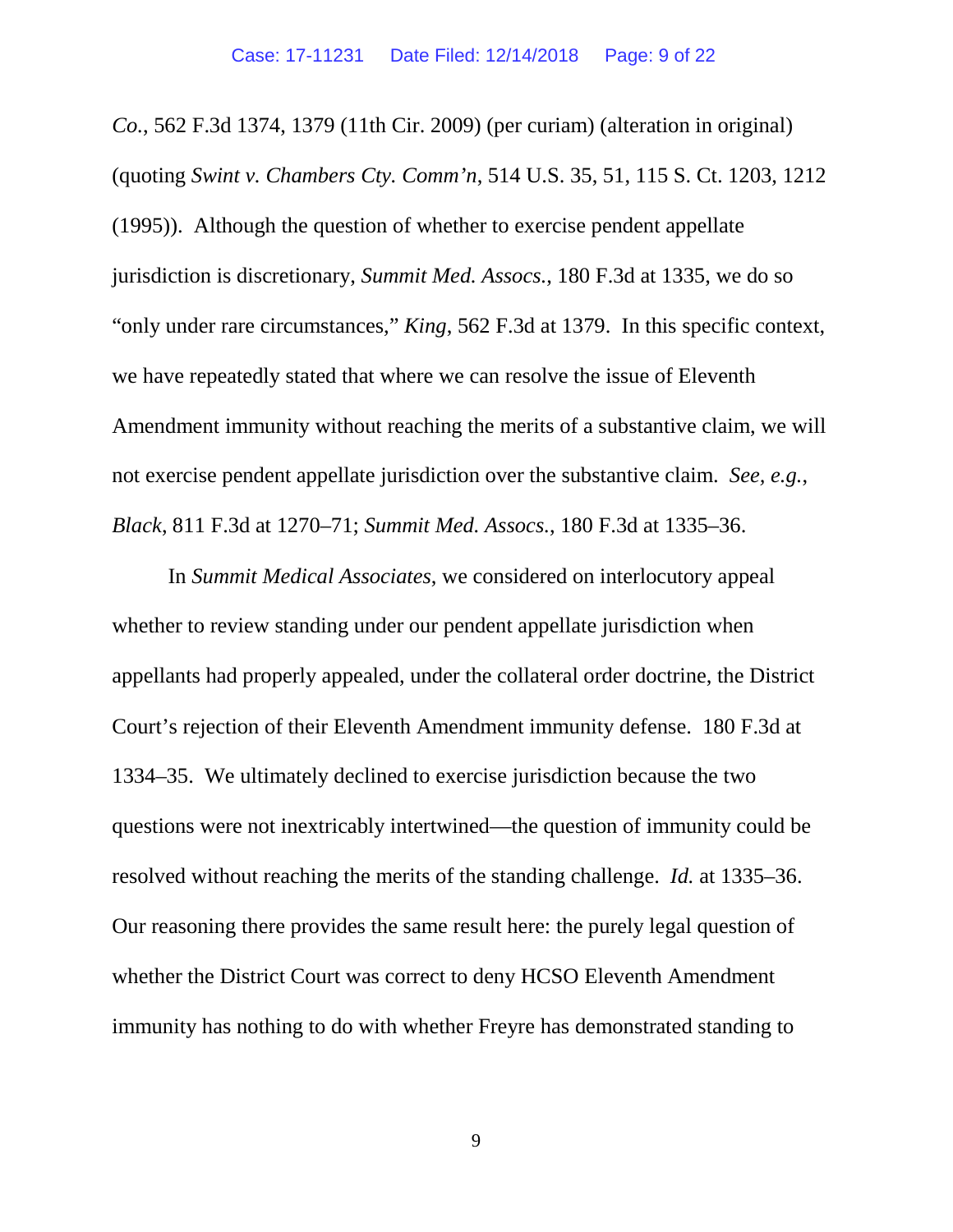pursue her associational ADA claim.[6](#page-9-0) *See Black*, 811 F.3d at 1270–71. Sheriff Chronister's argument to the contrary—that the questions are inextricably intertwined because denying Freyre standing would conclusively resolve this case[7](#page-9-1) —misses the mark. The question is not whether deciding the pendent issue would moot the properly appealed issue, but whether "review of the former decision [is] necessary to ensure meaningful review of the latter." *King*, 562 F.3d at 1379 (alteration in original) (quoting *Swint*, 514 U.S. at 51, 115 S. Ct. at 1212). And that simply is not the case here.

We should say one final thing about pendent appellate jurisdiction. At oral argument, we suggested that Freyre's claims as cross-appellant would be reviewable under our pendent appellate jurisdiction if, but only if, we reached the question of abrogation. [8](#page-9-2) We write now to clarify that these issues—*i.e.*, the question of immunity and the merits issues raised by both parties on appeal would not be inextricably intertwined even if we were to reach the question of abrogation. "When a plaintiff argues that Congress has abrogated sovereign immunity for a particular type of claim, we review that argument *de novo*." *Black*,

<span id="page-9-0"></span><sup>6</sup> This also applies to Sheriff Chronister's merits challenge to the associational ADA claim as well as all of Freyre's claims as cross-appellant. All of these issues are separate, legally and factually, from the legal question of whether HCSO is entitled to Eleventh Amendment immunity.

 $<sup>7</sup>$  Appellant's Br. at 2.</sup>

<span id="page-9-2"></span><span id="page-9-1"></span><sup>8</sup> Oral Argument at 19:35–24:52, *Freyre v. Chronister*, \_\_\_ F.3d \_\_\_ (2018) (No. 17- 11231), goo.gl/pzwMpJ.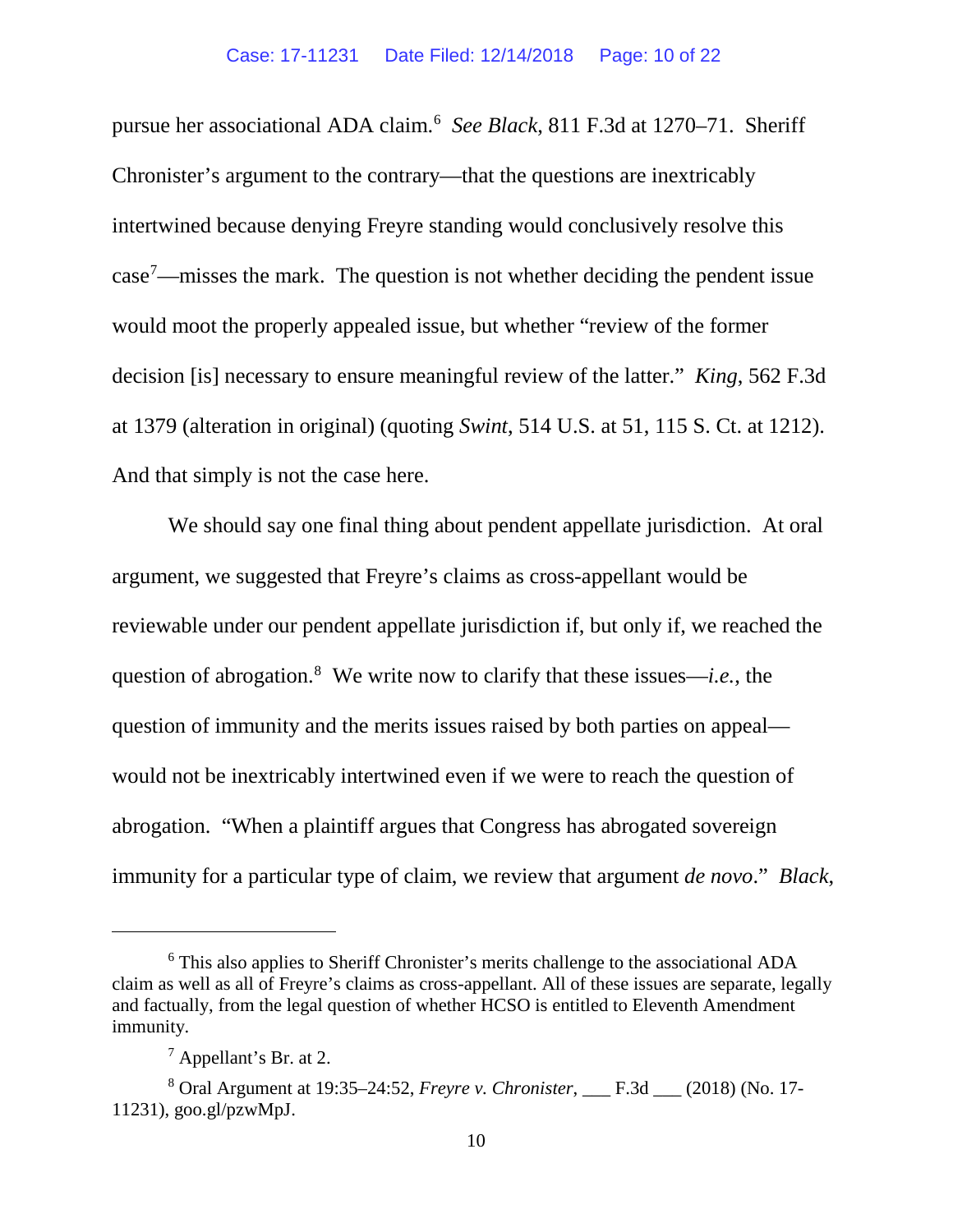811 F.3d at 1270. If we agree, then "a plaintiff who *alleges* that type of claim . . . successfully invoke[s] our jurisdiction unless [the] allegations are 'immaterial and made solely for purpose of obtaining jurisdiction' or 'wholly insubstantial and frivolous.'" *Id.* (emphasis added) (quoting *Blue Cross & Blue Shield of Ala. v. Sanders*, 138 F.3d 1347, 1352 (11th Cir. 1998)). Here, Sheriff Chronister does not argue that Freyre's associational ADA claim is "immaterial" or "insubstantial and frivolous"; his argument is that she did not adduce enough evidence at summary judgment to proceed with the claim. Appellant's Br. at 44–49. But all we need to proceed to the abrogation question is a legitimate allegation of a claim for which Congress has abrogated sovereign immunity. *See Black*, 811 F.3d at 1270. Accordingly, whether the District Court erred by denying summary judgment on the associational ADA claim—as Sheriff Chronister argues—or erred by granting summary judgment on all the other claims—as Freyre argues—is not a question "inextricably intertwined" with sovereign immunity or abrogation.

#### B.

Having defined the scope of this appeal, we next consider whether HSCO is entitled to Eleventh Amendment immunity when performing child-protective investigations. We review this question *de novo*. *Nat'l Ass'n of Bds. of Pharmacy v. Bd. of Regents of the Univ. Sys. of Ga.*, 633 F.3d 1297, 1313 (11th Cir. 2011). Because HCSO asserted Eleventh Amendment immunity in a motion for summary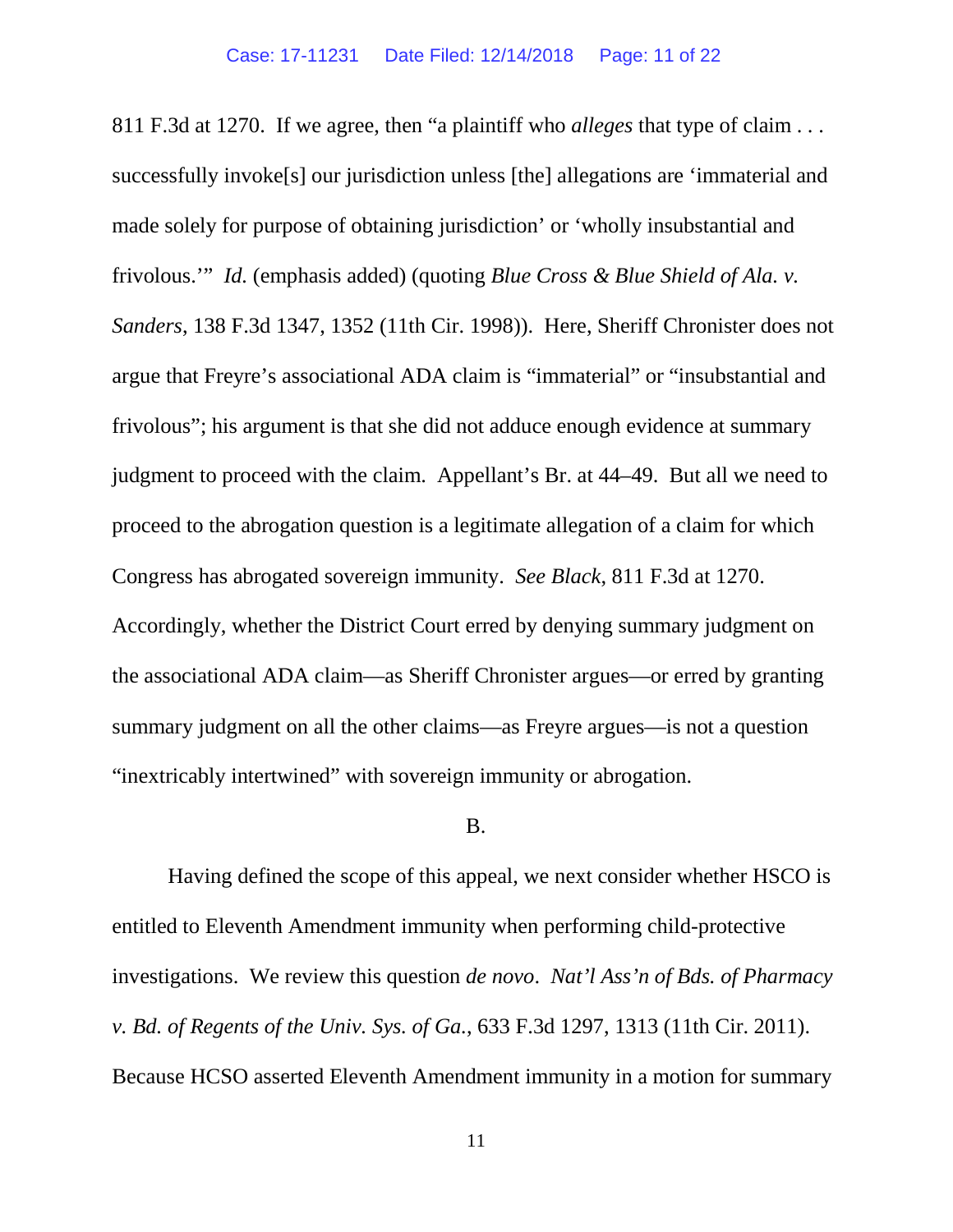judgment, it should prevail if there is "no genuine dispute as to any material fact" and it is entitled to immunity "as a matter of law." Fed. R. Civ. P. 56(a). We view the evidence in the light most favorable to Freyre and draw all reasonable inferences in her favor. *See Valderrama v. Rousseau*, 780 F.3d 1108, 1112 (11th Cir. 2015).

The Eleventh Amendment protects states from being subject to suit in federal court. It provides:

The Judicial power of the United States shall not be construed to extend to any suit in law or equity, commenced or prosecuted against one of the United States by Citizens of another State, or by Citizens or Subjects of any Foreign State.

U.S. Const. amend. XI. The Supreme Court has extended this protection to bar suits against a state in federal court brought by the state's own citizens. *Hans v. Louisiana*, 134 U.S. 1, 15–16, 10 S. Ct. 504, 507–08 (1890). But "the Eleventh Amendment does not immunize municipalities from suit." *Abusaid v. Hillsborough Cty. Bd. of Cty. Comm'rs*, 405 F.3d 1298, 1301 (11th Cir. 2005). "An officer, therefore, is entitled to Eleventh Amendment immunity if he is acting as an arm of the state but not if he is acting as an arm of the county." *Stanley v. Israel*, 843 F.3d 920, 924 (11th Cir. 2016).

This Court uses a four-factor test to determine whether an entity is an arm of the state and thus entitled to sovereign immunity. These factors, articulated in *Manders v. Lee*, 338 F.3d 1304 (11th Cir. 2003) (en banc), are "(1) how state law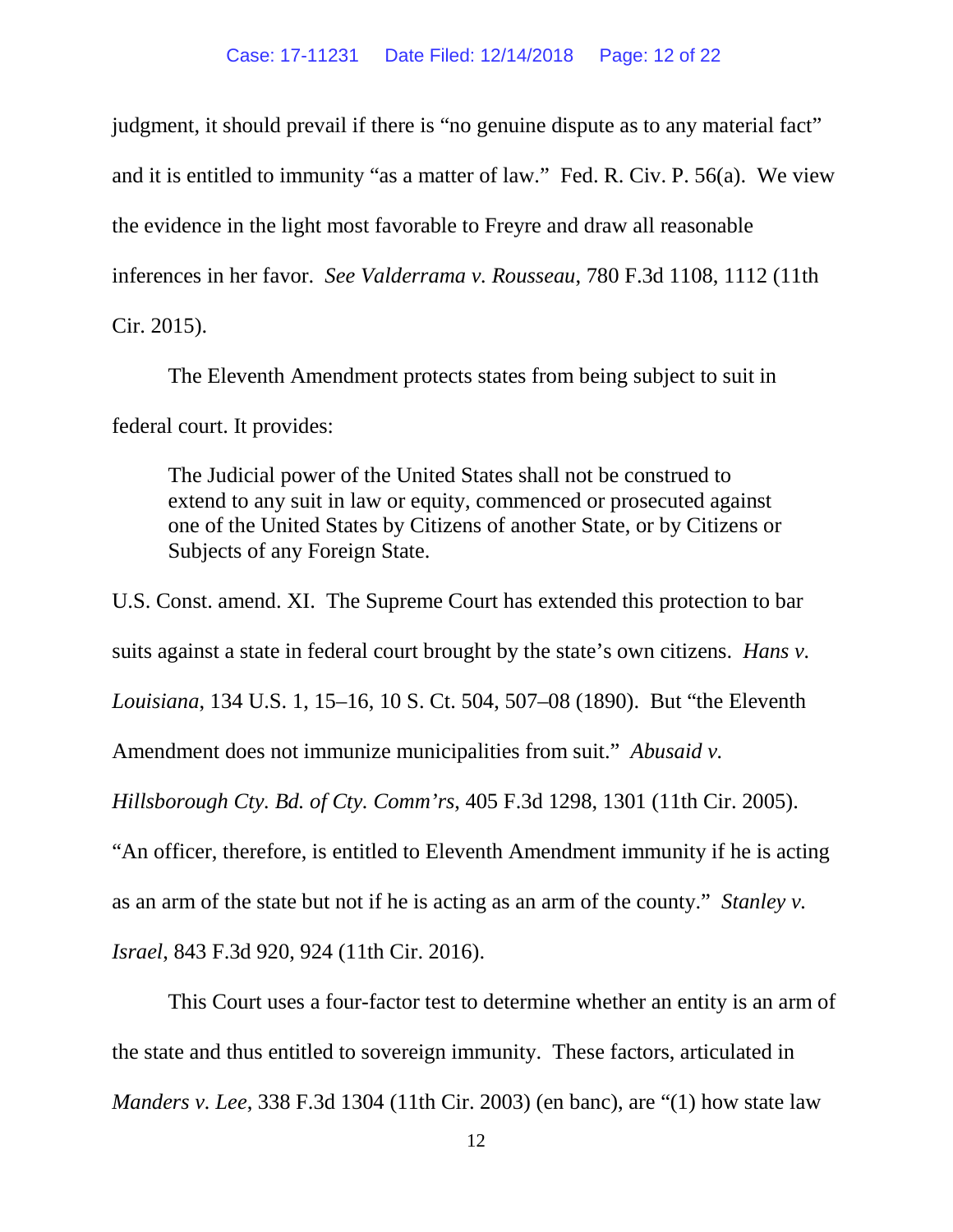defines the entity; (2) what degree of control the State maintains over the entity; (3) where the entity derives its funds; and (4) who is responsible for judgments against the entity." *Id.* at 1309. Analysis under *Manders* is function specific; in addition to determining the defendant's general status under state law, we also ask whether the defendant was acting as an arm of the state "in light of the particular function in which the defendant was engaged when taking the actions out of which liability is asserted to arise." *Id.* at 1308; *see also Shands Teaching Hosp. & Clinics, Inc. v. Beech St. Corp.*, 208 F.3d 1308, 1311 (11th Cir. 2000) ("The pertinent inquiry is not into the nature of [an entity's] status in the abstract, but its function or role in a particular context."). Thus, our question is not simply whether HCSO acts as an arm of the state generally, but whether it does so when performing child-protective investigations under the Grant Agreement with DCF.

1.

The first *Manders* factor asks us to determine how state law defines the defendant entity. Two bodies of state law are relevant here: state law concerning the status of the entity generally, and state law concerning the specific function the entity performs in the instant case. *See Stanley*, 843 F.3d at 926–27; *Abusaid*, 405 F.3d at 1305–06.

As to the former, we have repeatedly acknowledged that Florida sheriffs are, by default, county officers. *Stanley*, 843 F.3d at 926–927; *Abusaid*, 405 F.3d at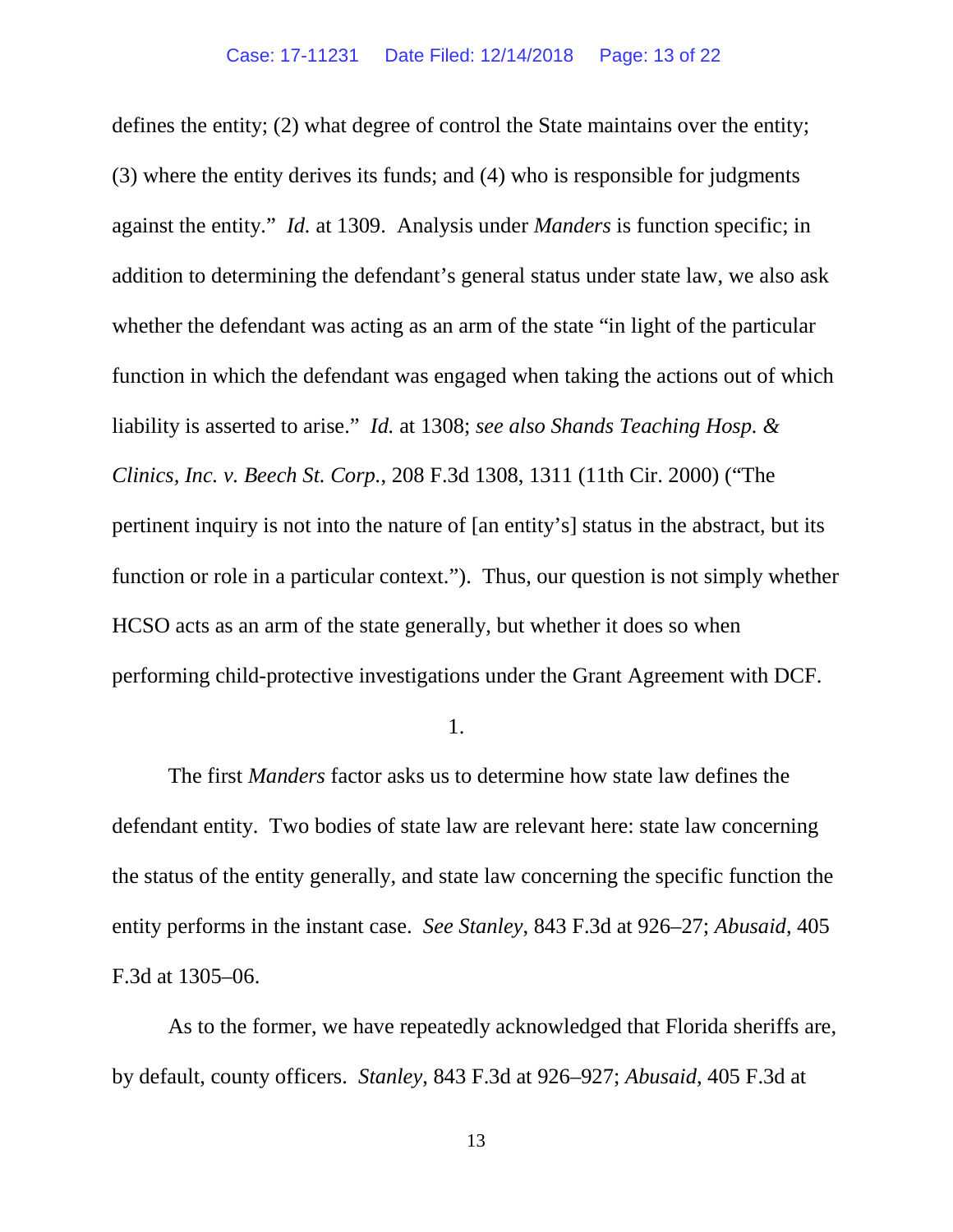<span id="page-13-1"></span>1305–06; *Hufford v. Rodgers* 912 F.2d 1338, 1341 (11th Cir. 1990). This is based on several aspects of Florida law, including: (1) the Florida Constitution's definition of sheriffs as "county officers," Fla. Const. art. VIII, § 1(d); (2) the fact that Florida sheriffs are generally elected by electors of each county, *id.*; (3) Florida counties' prerogative to abolish the office of sheriff altogether, *id.* (amended 2018); [9](#page-13-0) and (4) Florida courts' recognition of sheriffs as county officers, *see, e.g.*, *Beard v. Hambrick*, 396 So. 2d 708, 711 (Fla. 1981) ("[A] sheriff is a 'county official,' and, as such, is an integral part of the 'county' . . . ."). "[T]his definition," we have explained, "weighs heavily against assigning arm of the state status to a Florida sheriff." *Stanley*, 843 F.3d at 926 (quoting *Abusaid*, 405 F.3d at 1305).

Notwithstanding a Florida sheriff's presumptive status as a county officer, we have also held out the possibility that "[w]hen carrying out some . . . functions, the sheriff may well be acting as an arm of the state." *Abusaid*, 405 F.3d at 1310. In contrast to *Abusaid*—where the sheriff was enforcing a *county* ordinance—here

<span id="page-13-0"></span> $9<sup>9</sup>$  At the time of the complained-of conduct, the Florida Constitution provided that "any" county office may be abolished when all the duties of the office prescribed by general law are transferred to another office." Fla. Const. art. VIII, § 1(d) (amended 2018). But on November 6, 2018, Florida voters approved Amendment 10, which removed this language from the Florida Constitution. After amendment, this section provides that "a county charter *may not* abolish the office of the sheriff . . . [or] transfer the duties of [the sheriff] to another officer or office." Fla. Const. art. VIII, § 1(d) (emphasis added).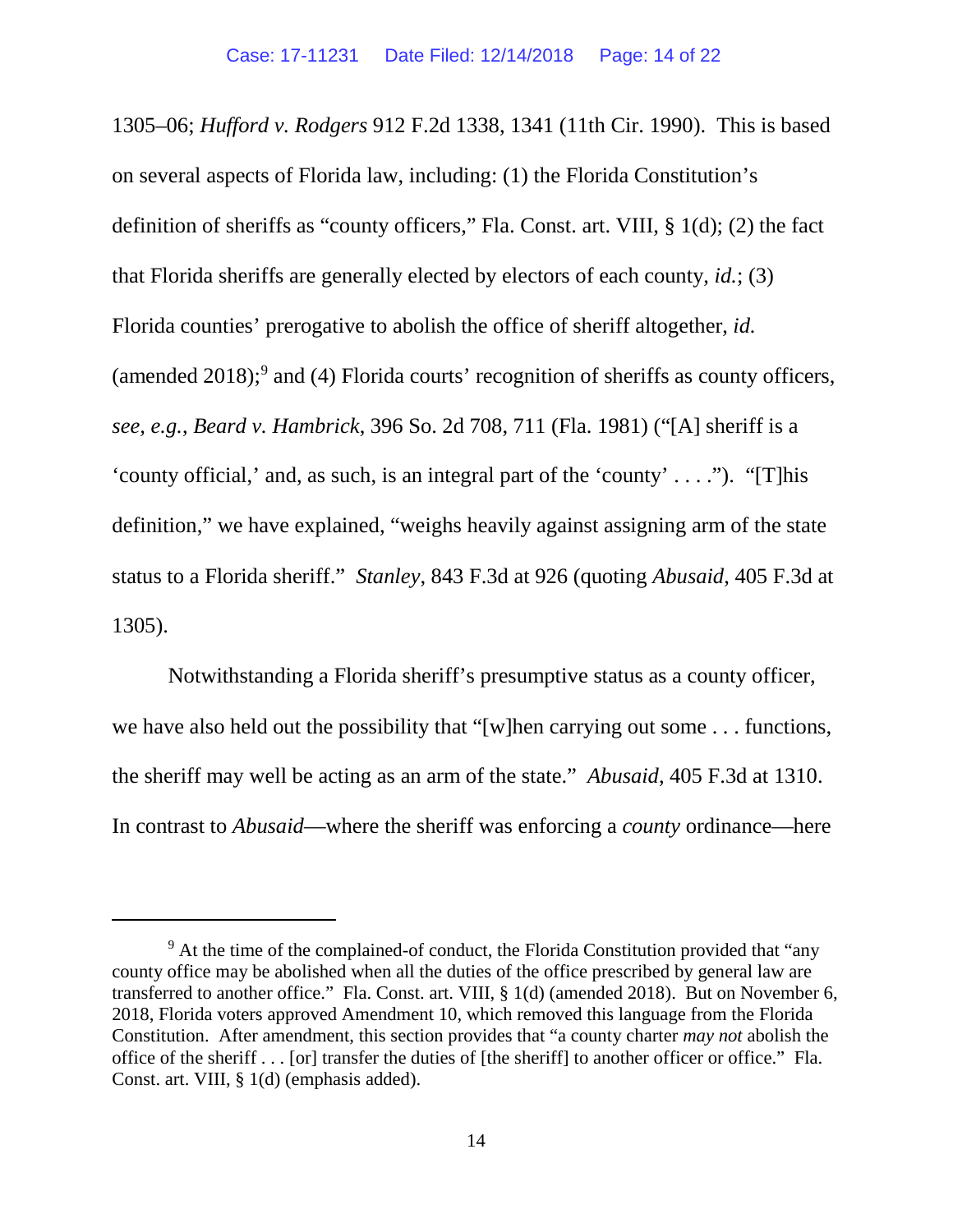HCSO is carrying out state policy. Specifically, HCSO contracted to perform child-protective investigations for DCF, a state agency entitled to sovereign immunity. *See* Fla. Stat. § 20.19. This relationship is governed by the Grant Agreement. When HCSO sheltered and transferred MAF, it was acting pursuant to this Grant Agreement. Thus, the question we must answer is whether, under state law, the relationship created by the Grant Agreement between DCF and HCSO weighs in favor of classifying the latter as an arm of the state.

The Grant Agreement states that "[t]he Grantee [HCSO] shall act in the capacity of an independent contractor while performing child protective services." As we explained in *Rosario v. American Corrective Counseling Services, Inc.*, 506 F.3d 1039 (11th Cir. 2007), the label "independent contractor" is legally significant. *Id.* at 1044–45. Florida statutes draw a distinction between "independent contractors," who are often solely liable for their actions, and "agents," to whom the state extends sovereign immunity.<sup>[10](#page-14-0)</sup> Florida case law states the point even more clearly. In *Dorse v. Armstrong World Industries, Inc.*, the Supreme Court of Florida explained that "an entity or business acting as an

<span id="page-14-0"></span><sup>&</sup>lt;sup>10</sup> *Compare, e.g.*, Fla. Stat. § 30.24(2)(b) ("independent contractors" transporting prisoners "shall be solely liable for the prisoner while the prisoner is in the custody of the company"), *id.* § 394.462(1)(c) ("independent contractor" transporting patients "is solely liable for the safe and dignified transport of the patient"), *and id.* § 916.107(10)(c) ("independent contractor" transporting clients is "solely liable for the safe and dignified transportation of the client"), *with id.* § 766.1115(2) ("It is the intent of the Legislature to ensure that health care professionals who contract to provide such services as *agents of the state* are provided sovereign immunity." (emphasis added)).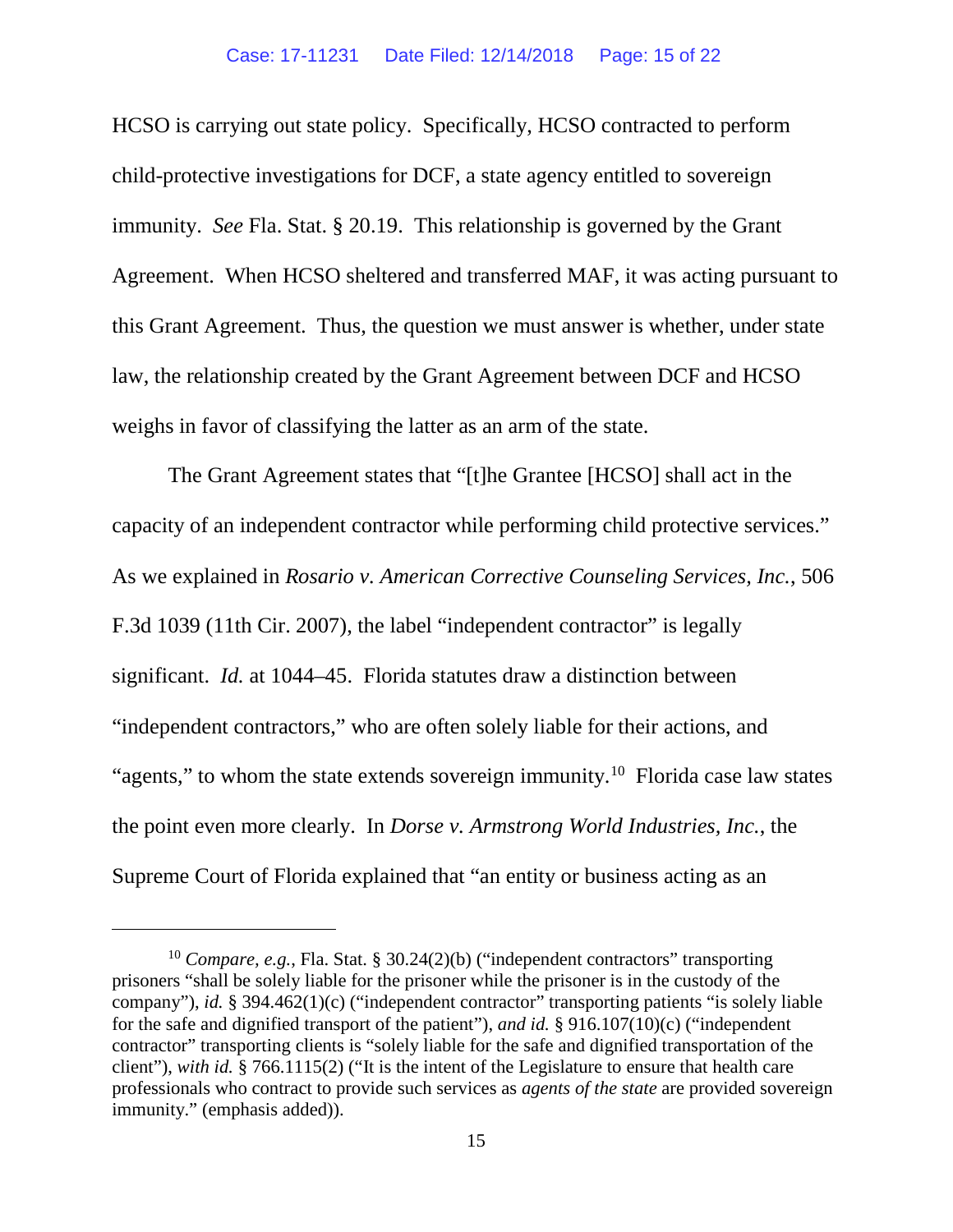*independent contractor* of the government, and not as a true *agent*, logically cannot share in the full panorama of the government's immunity." 513 So. 2d 1265, 1268 (Fla. 1987) (footnote omitted) (citation omitted) (emphases added); *see also Sierra v. Associated Marine Insts., Inc.*, 850 So. 2d 582, 590 (Fla. Dist. Ct. App. 2003) ("[Defendants'] entitlement, if any, to sovereign immunity protection turns on whether they can be deemed agents of the state under either common law or statute.").

While the label of "independent contractor" serves as persuasive evidence that HCSO did not act as an agent of the state under Florida law, it is not dispositive. *See Stoll v. Noel*, 694 So. 2d 701, 703 (Fla. 1997) (explaining "that the roles of agent and independent contractor are not mutually exclusive" and depend on "the degree of control retained or exercised by [the state]"). In addition to the label, however, the Grant Agreement explains that "the Grantee [HCSO] shall be considered by the Grantor [DCF] as agent of the Grantor *for the sole and limited purpose* of receiving information obtained from or concerning applicants and recipients of public assistance programs." (emphasis added). As if it were concerned that labeling HCSO an independent contractor wouldn't be enough, the Grant Agreement goes out of its way to circumscribe the function in which HCSO serves as an agent of DCF. And notably, the function at issue in this case—child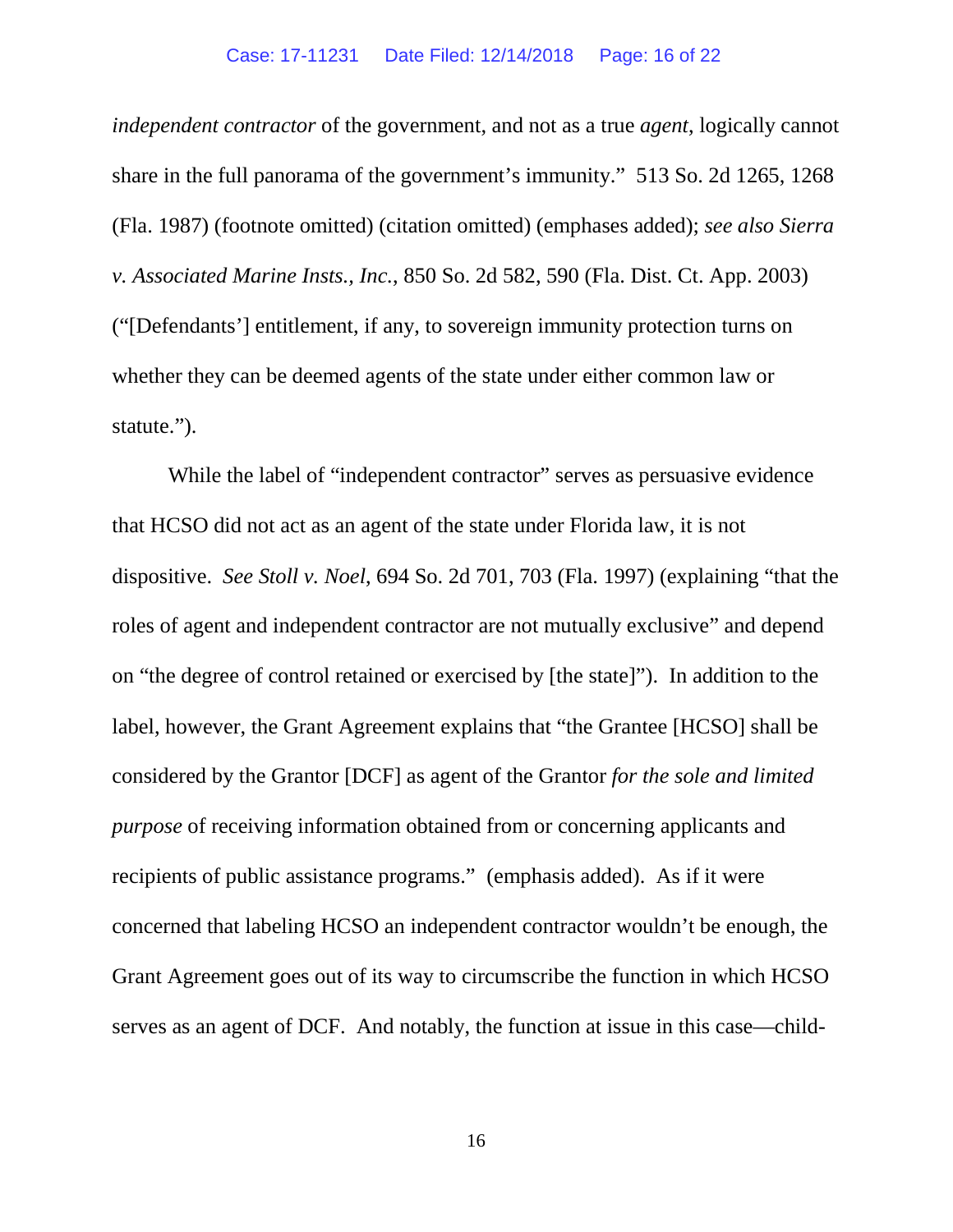protective investigations—does not fall into this narrow exception to HCSO's general status as an independent contractor.<sup>[11](#page-16-0)</sup>

As Sheriff Chronister points out, the Grant Agreement states that HCSO "may, during the performance of this grant, assert any privileges and immunities which are available as a result of the Grantee performing the state functions required by Chapter 39, F.S., and this Grant Agreement." Sheriff Chronister attaches much significance to this language. Appellant's Br. at 54. But in our estimation, this language simply leaves intact whatever "privileges and immunities" HCSO might have as a result of performing under the Grant Agreement. Whether there are any such privileges or immunities in the first place is a question we, interpreting the Grant Agreement under Florida law and the law of our Circuit, must decide.

All in all, we conclude that this first factor weighs against arm-of-the-state status.

2.

The second factor requires us to look at the degree of control the state exercises over the entity generally as well as with respect to the specific function at issue. As we noted in *Abusaid*, the constitutional default rule is that Florida

<span id="page-16-0"></span> $11$  The Grant Agreement casts further doubt on HCSO's status as an agent by providing that "[t]he Grantee shall not represent to others that it has the authority to bind the Grantor unless specifically authorized in writing to do so."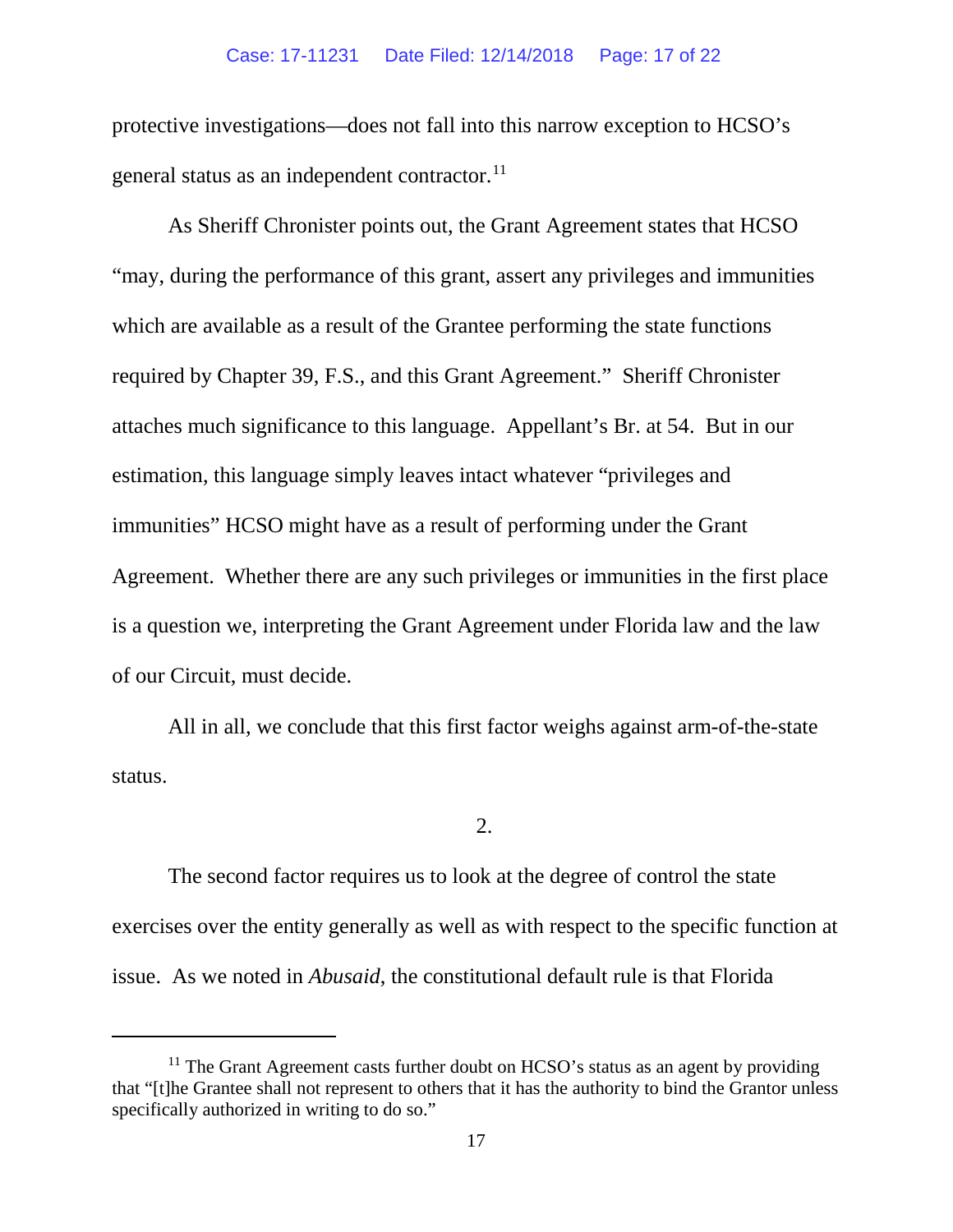sheriffs are elected by county voters. 405 F.3d 1306. And, at the time of the events that gave rise to this litigation, counties were free to change that procedure or abolish the office of sheriff altogether. *See supra* note [9.](#page-13-1) The sheriff must also keep his office in the county seat and reside within two miles thereof, "illustrating the essentially local nature of the office." *Id.* at 1306–07. Unlike, *e.g.*, the South Florida Water Management District, which is governed by a board appointed and removable by the Governor,  $12$  the office of the sheriff is fundamentally a county entity.

Shifting to the function here, the Grant Agreement requires HCSO to meet state-prescribed standards when conducting child-protective investigations. As Sheriff Chronister notes, this Court in *Stanley* described state-set minimum hiring qualifications as "strong indicia of state control." 843 F.3d at 928. But our precedent also acknowledges that "[e]stablishing minimum requirements is not sufficient to demonstrate [state] control." *Lightfoot v. Henry Cty. Sch. Dist.*, 771 F.3d 764, 773 (11th Cir. 2014).

Although the presence of state-prescribed standards is significant, we find here—as we did in *Stanley*, 843 F.3d at 928–29—that these "strong indicia of state control" do not outweigh the indicia of local control. Specifically, the Grant

<span id="page-17-0"></span><sup>12</sup> *See United States ex rel. Lesinski v. S. Fla. Water Mgmt. Dist.*, 739 F.3d 598, 603 (11th Cir. 2014).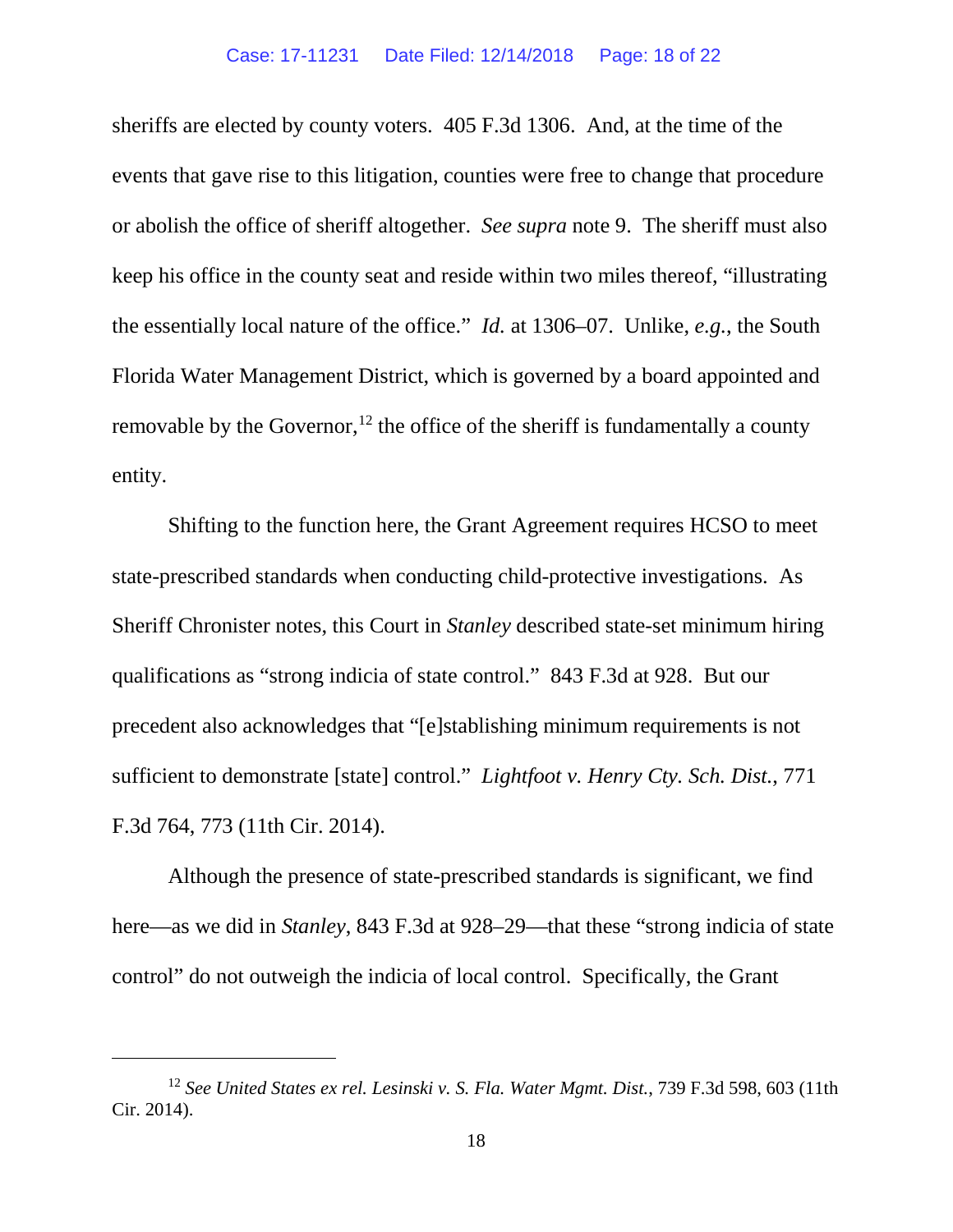Agreement provides HCSO significant autonomy in conducting child-protective investigations. In addition to designating HCSO as an independent contractor, the Grant Agreement allows HCSO to develop its own policies and procedures for child-protective investigations. The Grant Agreement also gives HCSO control over child-protective investigators and supervisors, and it leaves it to HCSO to develop hiring criteria for these positions. The Grant Agreement even gives HCSO the ability to subcontract investigations related to neglect reports and assigns HCSO "full responsibility" for safety decisions made by subcontractors.

Despite this, Sheriff Chronister argues that the Grant Agreement "is saturated with instances where DCF and the state maintain substantial control over [HCSO]." Appellant's Br. at 55. In particular, Sheriff Chronister refers to (1) HCSO's obligation to submit financial records for audit by DCF; (2) HCSO's duty to immediately notify DCF of any deaths, serious injuries, or significant accidents during child-protective investigations; and (3) performance evaluations DCF conducts of HCSO's child-protective investigations. *Id.* While these aspects of the Grant Agreement certainly impose requirements on HCSO, they're primarily reporting requirements—they don't speak directly to the "degree of control" the state exerts on HCSO in performing child-protective investigations. *Compare Shands*, 208 F.3d at 1311 (granting arm-of-the-state status to private program administrator over whom "Florida retains virtually complete control"), *with*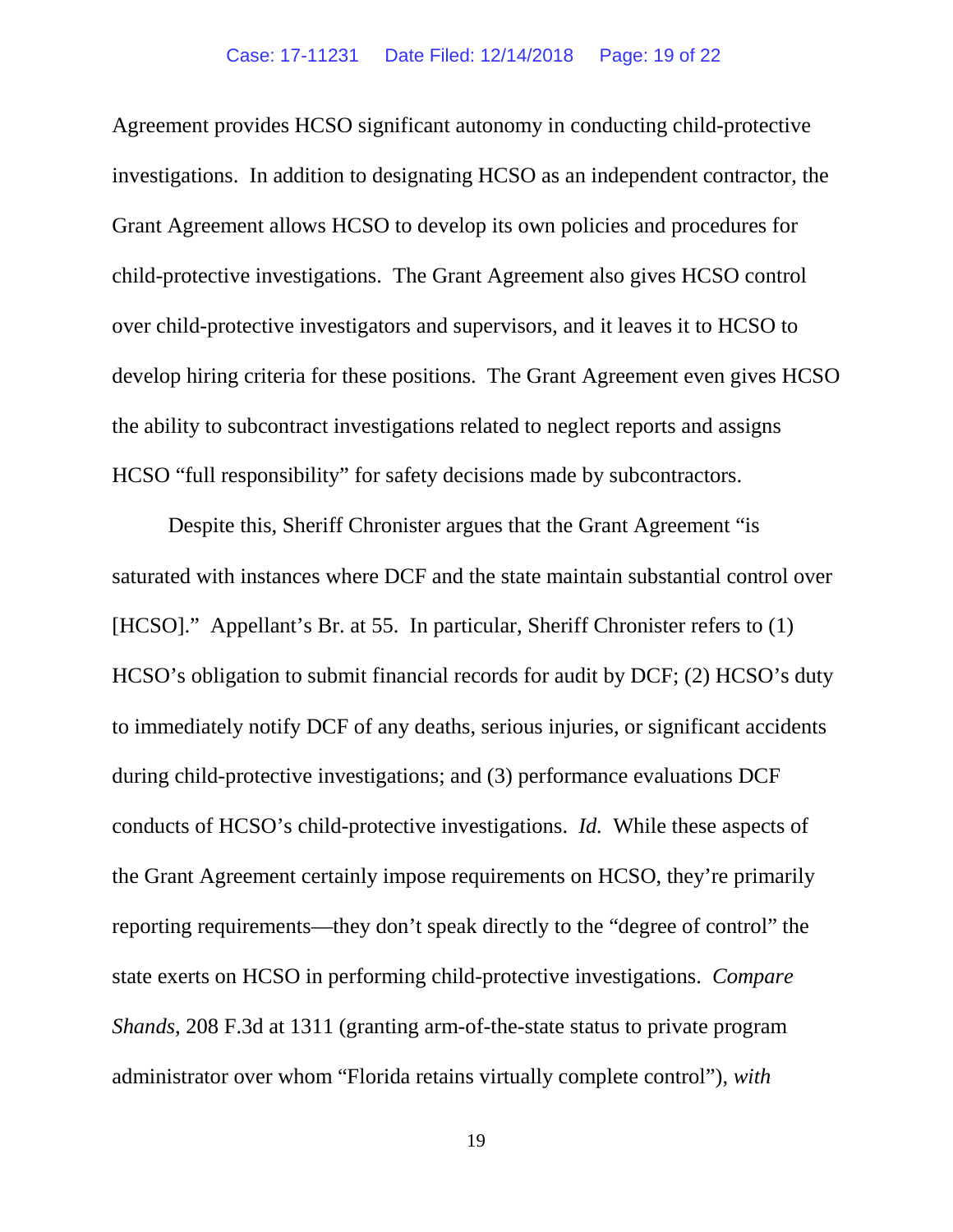*Rosario*, 506 F.3d at 1042, 1047 (denying arm-of-the-state status to an independent contractor in part because Florida had "no supervision of [its] day-to-day activities" beyond approving letters to prospective program participants).

Sheriff Chronister also argues that HCSO wears a "state hat" when it performs child-protective investigations because the authority to do so derives from Florida statutes. Appellant's Br. at 54. It is true that we have described as a "key question" of the *Manders* analysis the question of "*for whom* sheriffs exercise [a given] power." *Abusaid*, 405 F.3d at 1310 (quoting *Manders*, 338 F.3d at 1319 n.35). As in *Lesinski*, HCSO "derives both the authority and the obligation to [perform the relevant function] directly from the State." 739 F.3d at 604. While this adds some support to Sheriff Chronister's argument, we caution to add that this principle can be taken too far as *every* power the sheriff exercises is ultimately granted by state law. *See Hess v. Port Auth. Trans-Hudson Corp.*, 513 U.S. 30, 47, 115 S. Ct. 394, 404 (1994) ("[U]ltimate control of every state-created entity resides with the State, for the State may destroy or reshape any unit it creates. 'Political subdivisions exist solely at the whim and behest of their State . . . .'" (alteration omitted) (quoting *Port Auth. Trans-Hudson Corp. v. Feeney*, 495 U.S. 299, 313, 110 S. Ct. 1868, 1877 (1990))).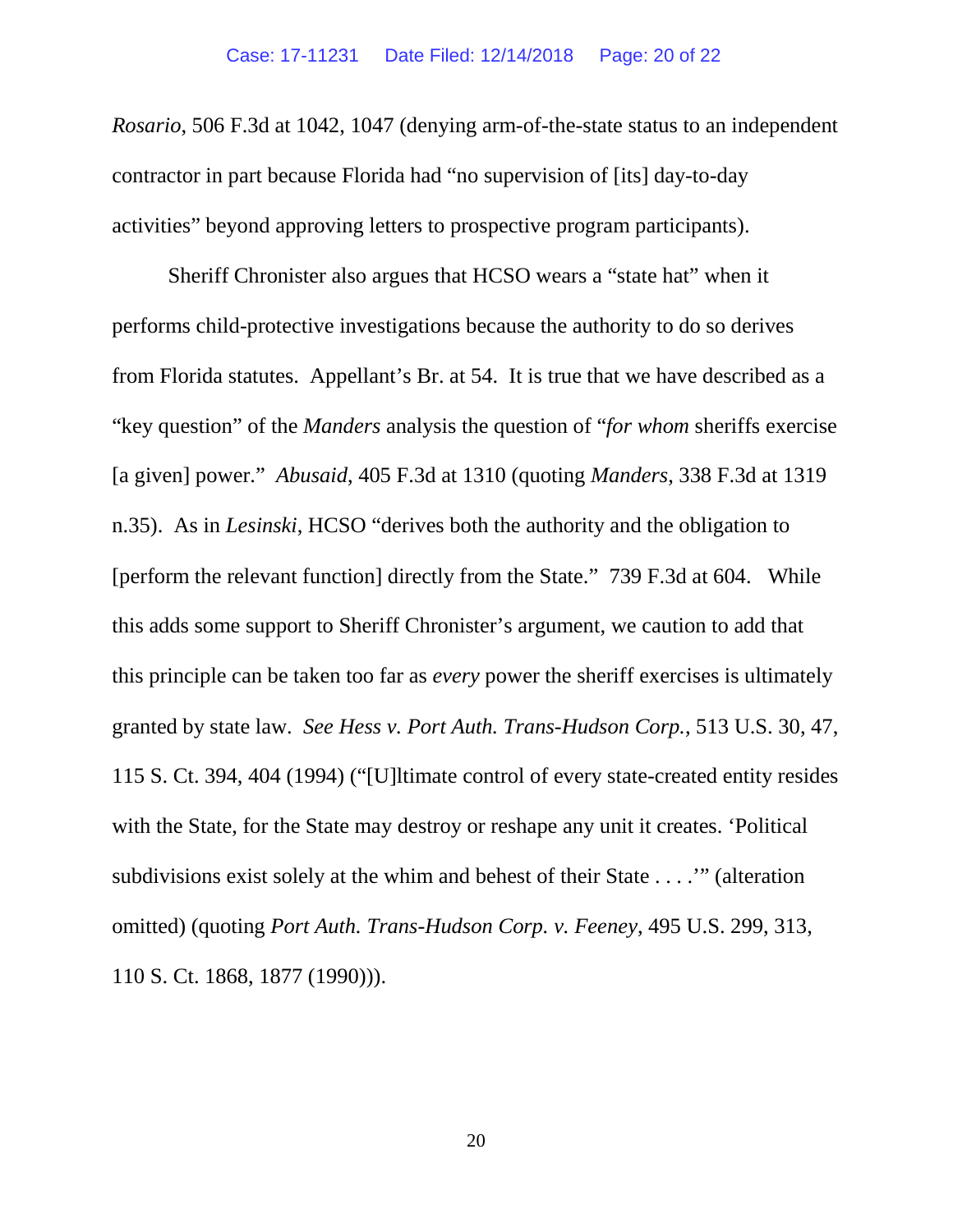#### Case: 17-11231 Date Filed: 12/14/2018 Page: 21 of 22

Considering both the autonomy that the Grant Agreement affords HCSO and the control the state exerts through state-set standards and reporting requirements, we conclude that this factor is neutral.

3.

Although Florida sheriff's offices are generally funded entirely by county taxes, *Stanley*, 843 F.3d at 929, DCF provides all funding for child-protective investigations, and Freyre does not contest this. Thus, this factor weighs in favor of arm-of-the-state status.

4.

This final factor, the most important of the *Manders* calculus,<sup>13</sup> asks us to determine whether the state treasury would be burdened by a judgment against HCSO in this matter. Sheriff Chronister argues that it would, relying almost entirely on the testimony of an HCSO employee, Major Bullara. Bullara avers that "[i]f there were to be a judgment in this matter, it would be paid strictly out of the DCF grant money provided this fiscal year." But there's reason to think that Bullara's assessment is incorrect. First, Florida law provides that Grant Agreement

<span id="page-20-0"></span><sup>13</sup> *Rosario*, 506 F.3d at 1046 ("[A]s *Shands* and other Eleventh Circuit cases have noted, the most important factor in determining immunity is who is responsible for judgments against the entity." (citing *Manders*, 338 F.3d at 1325)); *Manders*, 338 F.3d at 1325 (noting that the Supreme Court "weigh[ed] this source-of-payment factor heavily" in *Hess*); *id.* at 1330 (Anderson, J., dissenting) (noting that the Supreme Court "cited with approval the fact that the vast majority of the circuits have concluded that the state treasury factor is 'the most important factor' to be considered" (quoting *Hess*, 513 U.S. at 49, 115 S. Ct. at 405)).